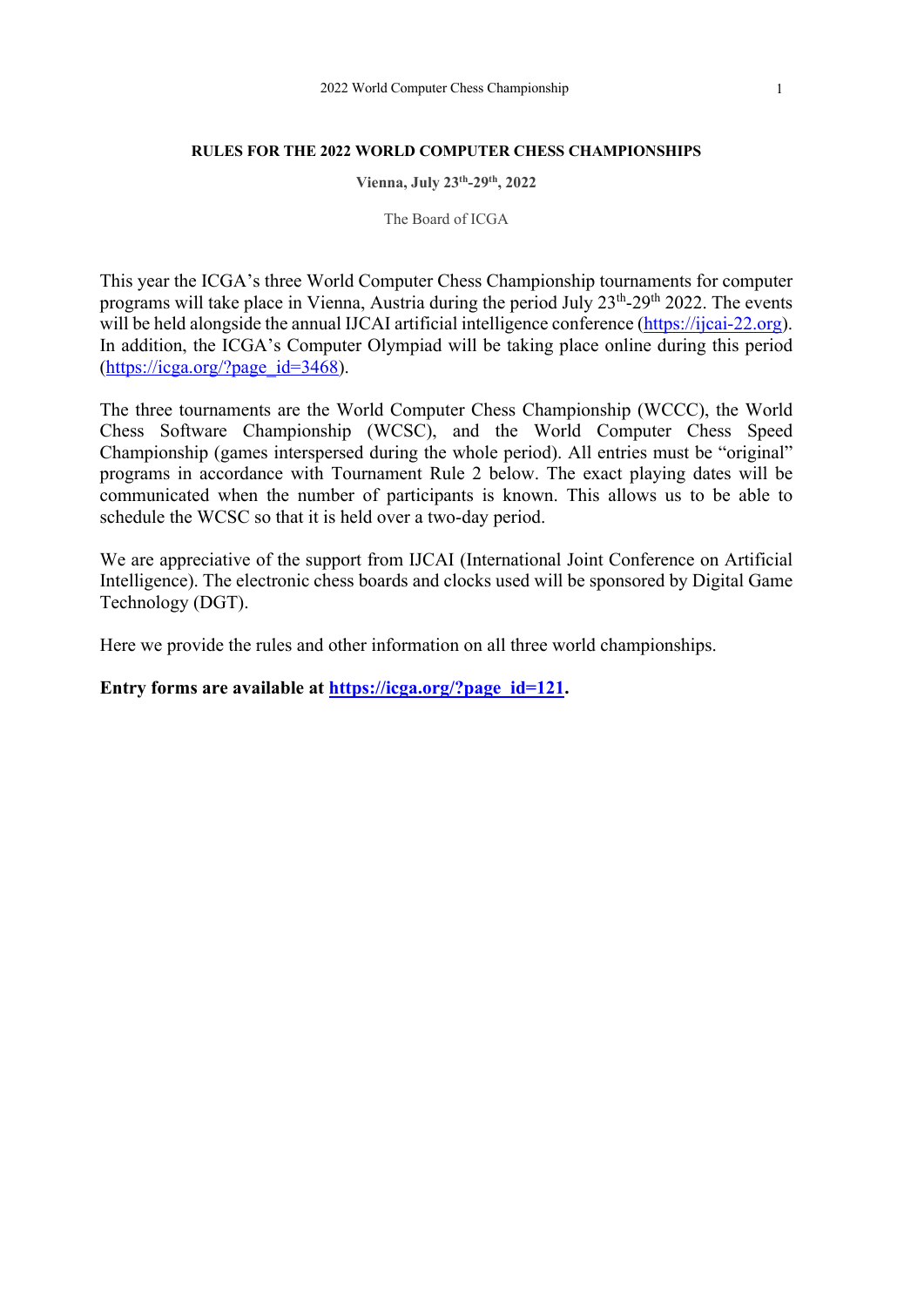#### **2022 WORLD COMPUTER CHESS CHAMPIONSHIP (WCCC)**

#### **EVENT RULES**

- 1. The 2022 World Computer Chess Championship is the 26th in a series of World Computer Chess Championships (starting in 1974). The rules for the event are given below.
- 2. The tournament format will be all-play-all in case there are 8 or less participants. If there are more than 8 participants, the tournament will be a 7-round Swiss.
- 3. The winner of the tournament will be awarded (1) a replica of the Shannon Trophy; and (2) the title of 2022 World Computer Chess Champion. The original of the Shannon Trophy is kept permanently at ICGA headquarters in the Netherlands.
- 4. Unless otherwise specified, the rules of play are identical to the latest release of the FIDE Laws of Chess. Regarding claiming a draw based on threefold repetition or the 50-move rule, the computer (program) must make the claim. If any rule concerns arise, the Tournament Director has the right to make the final decision (with due respect to the Committee of Appeal).
- 5. Each game is played on a chessboard with a chess clock provided by the Tournament Committee.
- 6. At the end of each game both competitors are required if requested to send in a game listing to the Tournament Director in electronic (PGN) form.
- 7. The Tournament Director will be Jan Krabbenbos. He has the power to designate assistants with the appropriate power to decide in cases of dispute.
- 8. In the event of any rule disputes, or changes necessitated by circumstances at the time, the Tournament Director's decision shall be final (with due respect to the Committee of Appeal).
- 9. The members of the Committee of Appeal will be agreed upon during the participants' meeting. Jonathan Schaeffer will be the chairman.
- 10. The entry fee for the 26<sup>th</sup> WCCC is  $\epsilon$ 50. In addition, at least one member of each team must be a 2022 ICGA member (on-line membership fee  $E$ 20).

The acceptance or rejection of an entry will be determined by the ICGA President in consultation with the Tournament Director on June 15<sup>th</sup>, 2022. Applicants who apply to register on or after June 15<sup>th</sup> will be notified as soon as possible regarding the acceptance or otherwise of their application. Any entry received on or after June 15<sup>th</sup>, 2022, will be subject to a penalty, doubling the  $\epsilon$ 50 entry fee.

# **TOURNAMENT RULES**

1. Each entry is a computing system and one or more humans who programmed it. In the computer system there is no restriction on the hardware. At least one of the program developers should attend the WCCC to operate the program, otherwise (i.e., for operators who are not developers of the program they are operating) the entry fee for the program is doubled.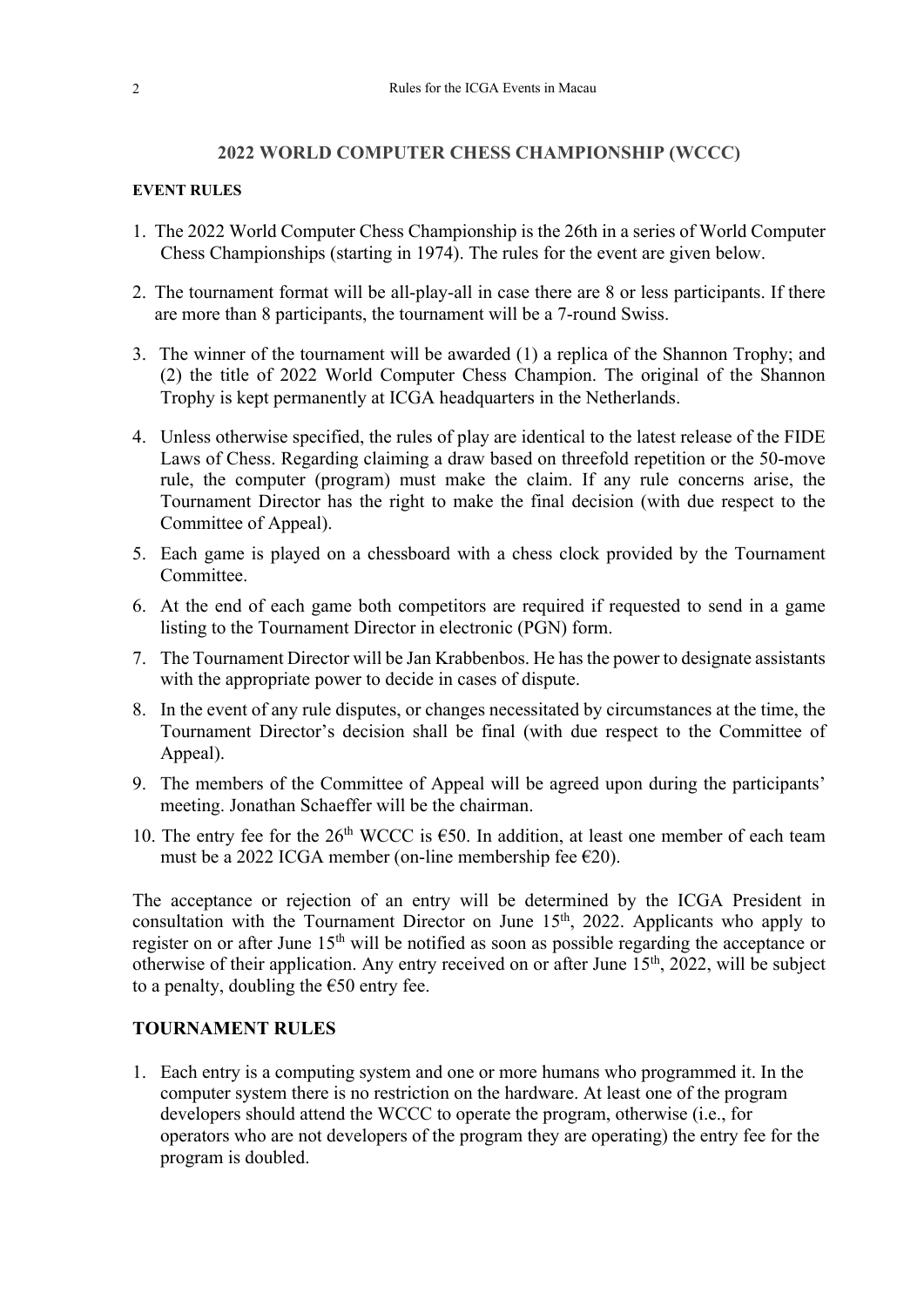2. Each program must be the *original* work of the entering developers, possibly with the inclusion of game playing code and/or data from other sources for which the entering developers have a legal right of use. Developers whose code is derived from or includes (1) game-playing code; and/or (2) data written by or obtained from others, must name (a) all the other developers of whom they are aware; and (b) the source of such code and/or data, in their tournament registration details.

Programs which are discovered to be undeclared derivatives of others may be designated invalid by the Tournament Director if he is convinced, after seeking advice if he feels that to be necessary, that the closeness of derivation is of such a level as to constitute unfair competition. A listing and an executable version of all game-related code and data running on the system must be available on demand to the Tournament Director prior to the start of and during the tournament. The Tournament Director has the right to submit the executable version of a program for testing for similarity with other known programs, and/or to submit the listing to an expert or experts of his choosing for examination, also to determine similarity. Under all circumstances the Tournament Director will take all reasonable steps to ensure that any such listing and/or executable are treated as being strictly confidential.

The entering developers must keep a copy of the source code and data of their entry until at least one year following the date of conclusion of the tournament. This requirement is needed for entries to be able to respond accurately to any questions about the source code that might be raised after the event by the Tournament Director.

In case you are using neural networks in any form, we request participants to inform the organisation about the way the neural networks are being used in the program.

- 3. Participants are required to attend an organisational meeting prior to the start of the tournament. Operational rules (such as members of the Committee of Appeal) will be finalized at that meeting.
- 4. The format of the tournament follows from rule 2 of the Event Rules (WCCC) above. The rate of play will generally be determined by the Tournament Director according to the number of programs entered and any other relevant factors. The 26th World Computer-Chess Championship (WCCC) is assumed to be an all-play-all tournament in which the rate of play will be all moves in 1 hour 45 minutes plus an increment of 15 seconds per move. The increment starts at move 1, i.e., the clock should be used during opening-book play.
- 5. An operator may ask the Tournament Director to stop the clocks at most twice during a game because of hardware problems or network problems. The operator can ask the Tournament Director for permission to restart the program. When restarting after a failure of any kind, the operator must reset all parameters as closely as possible to their values at the time the game was interrupted. Play must resume after at most a fifteenminute delay. If operators using a remote computer can clearly establish that the network problems are not in their own computing system, but in the communication network, the Tournament Director can permit additional delay.
- 6. An operator error made when starting a game or in the middle of a game can be corrected only with the approval of the Tournament Director. If an operator enters an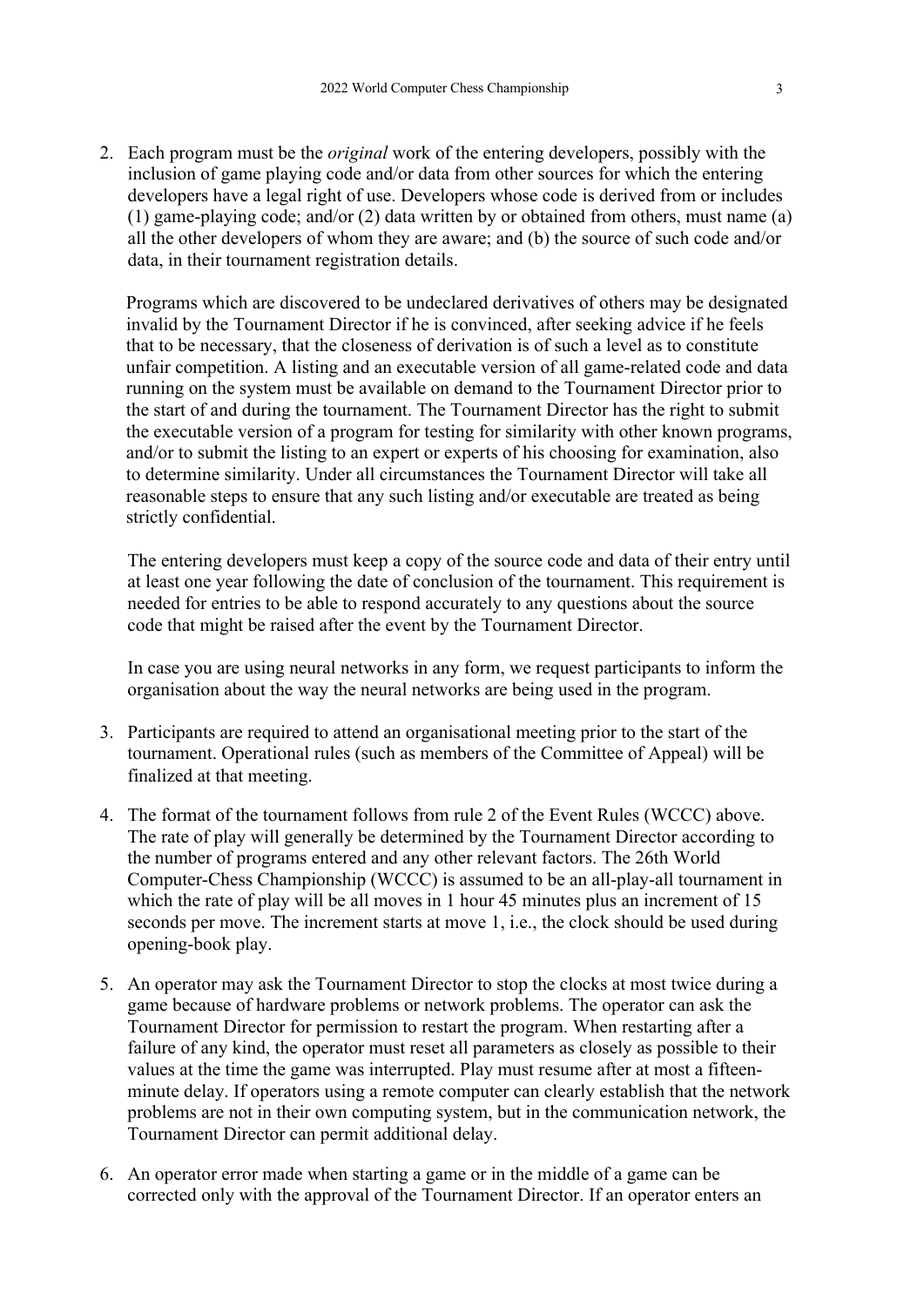incorrect move, the Tournament Director must be notified immediately. Both clocks will be stopped. The game must then be backed up to where the error occurred. Clocks will be corrected and the settings at the time when the error occurred will be reinstated using whatever information is available. Both sides may then adjust their program parameters with the approval of the Tournament Director. The Tournament Director may allow certain program parameters to be changed.

- 7. All monitors must be positioned so that the operator's activities are clearly visible to the opponent. An operator may only: [a] enter moves, [b] respond to a request from the computer for clock information, and [c] under supervision of the (assistant) Tournament Director synchronize the computer clock to the normal chess clock. Misuse of this rule will result in a penalty decided by the Tournament Director. If an operator needs to enter other information, it must be approved ahead of time by the Tournament Director. The operator may not query the system to see if it is alive without the permission of the Tournament Director.
- 8. A team must receive permission from the Tournament Director to change from one computing system to another.
- 9. Tie-breaking:

(a) If precisely two participants are tied for first place, two play-off games of 30 minutes plus 15 seconds per move per side are to be played. Should that match be drawn, then another two play-off games are to be played as given in the table below until there is a winner.

(b) If more than two participants have an equal number of points, a tie-ranking order is defined as follows. The dominant ranking is by the Sonnenborn-Berger scores. The two participants ranked most highly by the tie-ranking order will then play off as in (a) above. An analogous tie-breaking procedure applies for establishing the second place and, if necessary, the third place. If the Sonnenborn-Berger scores do not result in a proper tie-break ranking for the first place, the tournament director will decide on the format of the play-off.

| <b>Play-off</b><br><b>Match</b> | <b>Time control</b>                                                             |
|---------------------------------|---------------------------------------------------------------------------------|
| $1(2 \text{ games})$            | 30 minutes plus 15 seconds per move                                             |
| $2(2 \text{ games})$            | 15 minutes plus 15 seconds per move                                             |
| $3(2 \text{ games})$            | 5 minutes plus 5 seconds per move                                               |
| $4(1)$ game)                    | Armageddon, white 6 minutes plus 10<br>seconds per move, black 3 minutes plus 5 |
|                                 | seconds per move                                                                |

10. For the play-off procedure for the first place as given in rule 9, the colour assignment is drawn by lots before each of the matches played.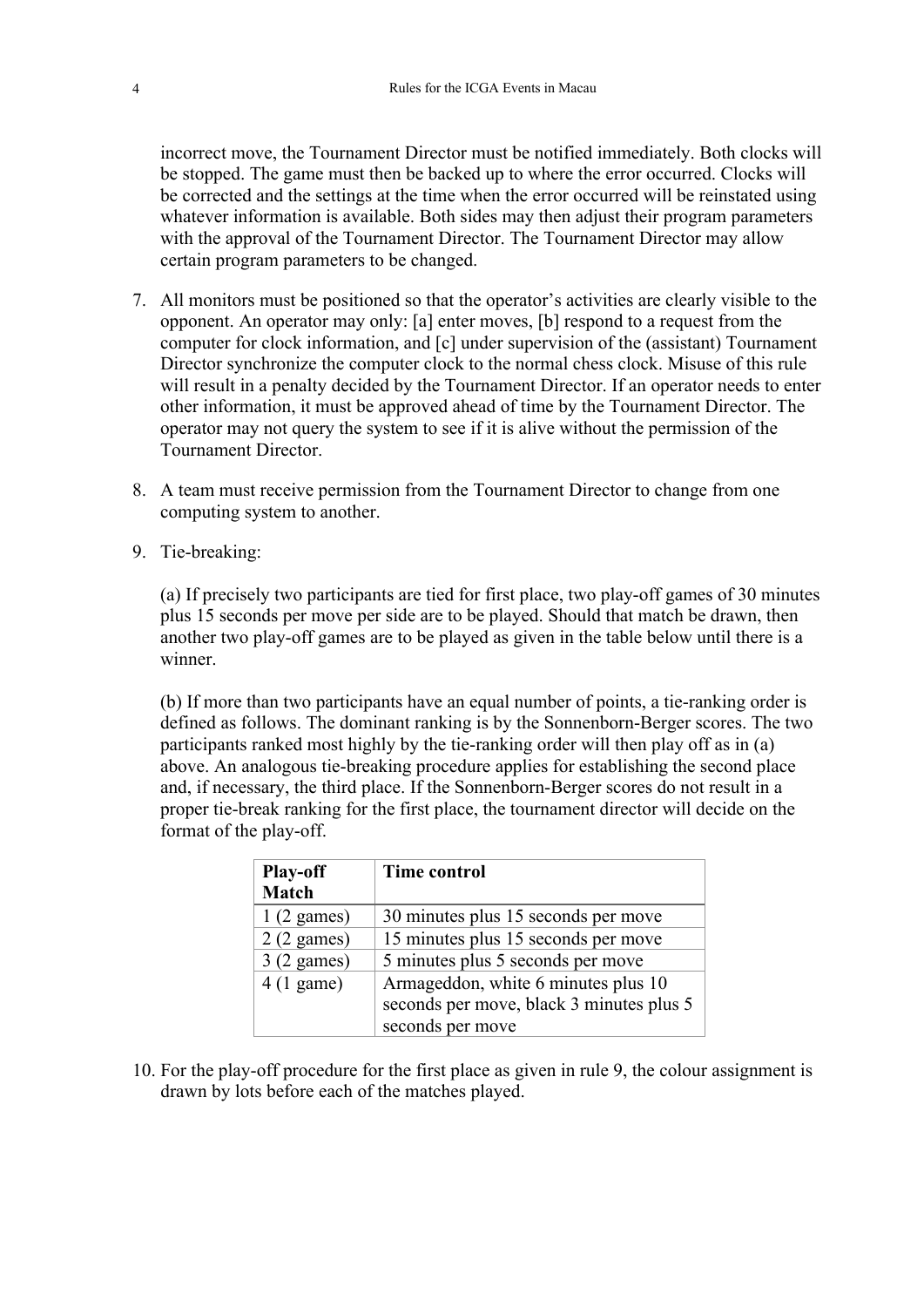#### **2022 WORLD CHESS SOFTWARE CHAMPIONSHIP (WCSC)**

#### **EVENT RULES**

- 1. The 2022 World Chess Software Championship is the  $10<sup>th</sup>$  in a series of World Chess Software Championships. The rules for the event are given below.
- 2. If the number of participants is four or less a double all-play-all tournament will be played. If there are 5 to 8 participants, the tournament will be an all-play-all format. If the number of participants is more than 8 the tournament will be a 7-round Swiss.
- 3. The winner of the tournament will be awarded (1) a trophy; and (2) the title of 2022 World Chess Software Champion.
- 4-9. Identical to the Event Rules of the WCCC.
- 10. The entry fee for the WCSC is  $\epsilon$ 50 if it is the participant's only tournament. If the participant is also in the WCCC then their entry fee for the WCSC will be  $\epsilon$ 25. In addition, at least one member of each team must be a 2022 ICGA member (on-line membership fee €20).

The acceptance or rejection of an entry will be determined by the ICGA President in consultation with the Tournament Director on June 15<sup>th</sup>, 2022. Notification of acceptance will be given as soon as possible, as per the conditions for the WCCC.

### **TOURNAMENT RULES**

The tournament rules for this championship are the same as for the WCCC with due substitutions and except for the following.

Rule 4 should be read as follows.

The format of the tournament is assumed to be an all-play-all tournament (depending on the number of participants, see rule 2 of the Event Rules WCSC), in which the rate of play will be all moves in 45 minutes plus an increment of 15 seconds per move. The increment starts at move 1, i.e., the clock should be used during opening-book play.

Rule 9 should be read as follows.

Tie-breaking:

(a) If precisely two participants are tied for first place, two play-off games of 20 minutes plus an increment of 15 seconds per move are to be played Should that match be drawn, then another two play-off games are to be played as given in the table below until there is a winner.

(b) If more than two participants have an equal number of points, a tie-ranking order is defined as follows. The dominant ranking is by the Sonnenborn-Berger scores. The two participants ranked most highly by the tie-ranking order will then play off as in (a) above. An analogous tie-breaking procedure applies for establishing the second place and, if necessary, the third place. If the Sonnenborn-Berger scores do not result in a proper tie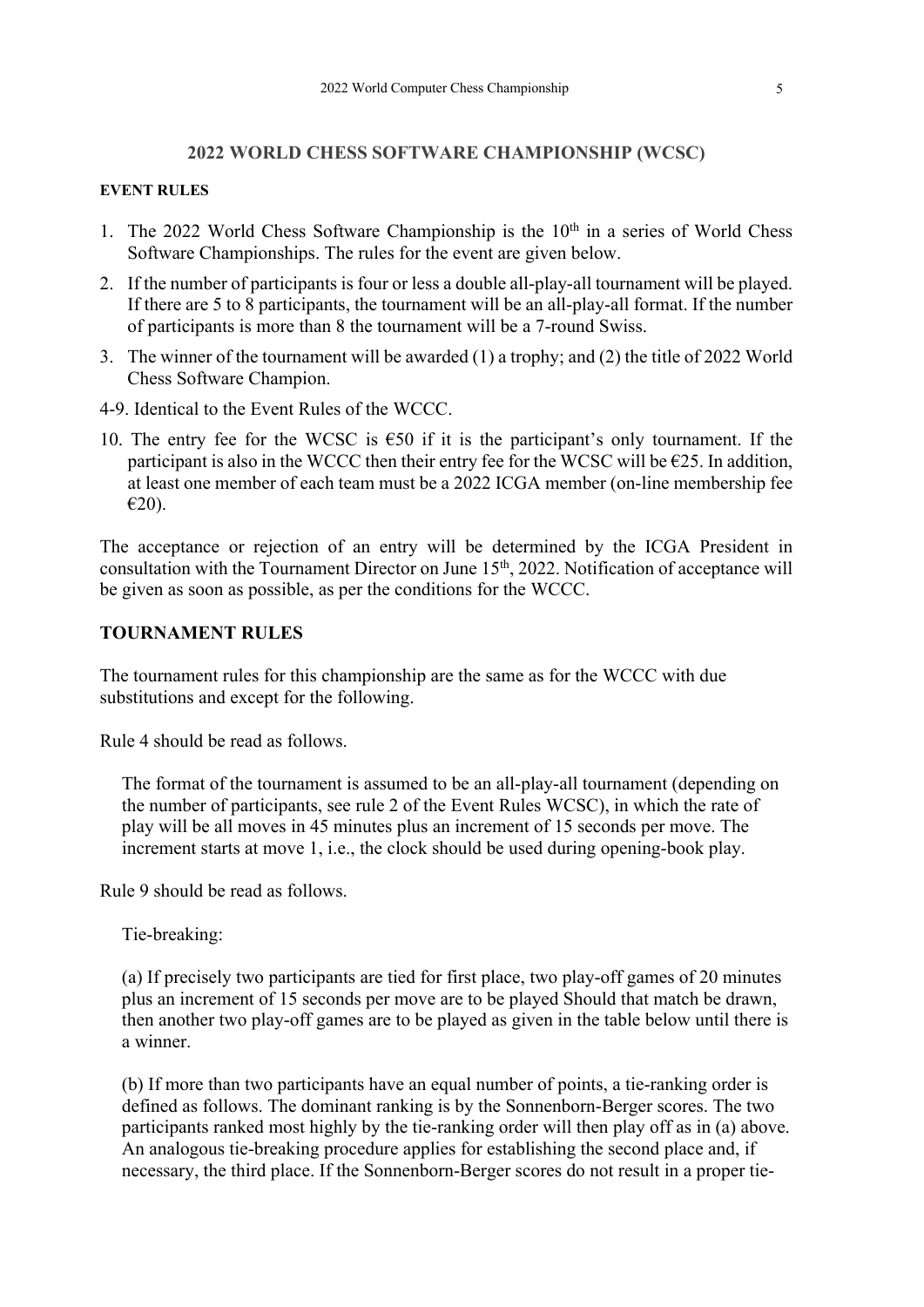break ranking for the first place, the tournament director will decide on the format of the play-off.

| <b>Play-off</b><br><b>Match</b> | <b>Time control</b>                      |
|---------------------------------|------------------------------------------|
| $1(2 \text{ games})$            | 20 minutes plus 15 seconds per move      |
| $2(2 \text{ games})$            | 10 minutes plus 10 seconds per move      |
| $3(2 \text{ games})$            | 5 minutes plus 5 seconds per move        |
| $4(1)$ game)                    | Armageddon, white 6 minutes plus 10      |
|                                 | seconds per move, black 3 minutes plus 5 |
|                                 | seconds per move                         |

## **2022 WORLD COMPUTER SPEED CHESS CHAMPIONSHIP**

The tournament rules for this championship are the same as for the WCCC with due substitutions and except for the following.

- 1. The tournament will be a double round all-play-all tournament if the number of participants is 6 or less.
- 2. The time limit for the 2020 World Computer Speed Chess Championship will be 5 minutes + 5 seconds per move added per program per game.
- 3. An operator error (e.g., playing an illegal move) immediately leads to losing the game after the clock has been pressed.
- 4. Hardware problems and network problems are to be remedied in the allotted time frame.
- 5. The entry fee for the Speed Chess Championship is free provided that the program participates in either the WCCC or the WCSC.

Moreover, the rules 4, 5, 6, 7, 8, and 10 of the WCCC apply.

Rule 9 should be read as follows.

Tie-breaking:

(a) If precisely two participants are tied for first place, two play-off games of 5 minutes plus an increment of 5 seconds per move are to be played. Should that match be drawn, then another two play-off games are to be played as given in the table below until there is a winner.

(b) If more than two participants have an equal number of points, a tie-ranking order is defined as follows. The dominant ranking is by the Sonnenborn-Berger scores. The two participants ranked most highly by the tie-ranking order will then play off as in (a) above. An analogous tie-breaking procedure applies for establishing the second place and, if necessary, the third place. If the Sonnenborn-Berger scores do not result in a proper tiebreak ranking for the first place, the tournament director will decide on the format of the play-off.

| <b>Play-off</b> | <b>Time control</b> |
|-----------------|---------------------|
| <b>Match</b>    |                     |